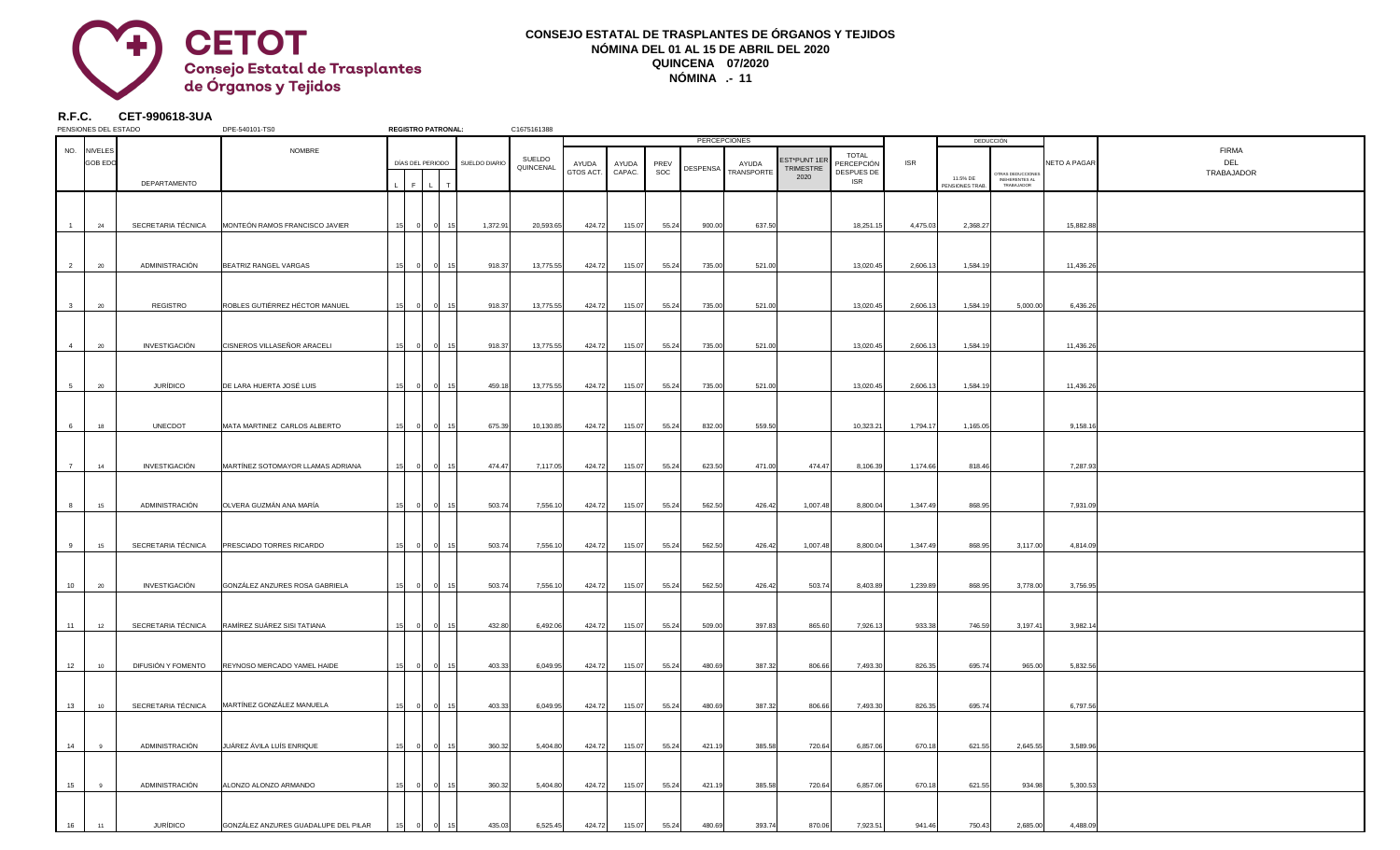## **R.F.C. CET-990618-3UA**



| PENSIONES DEL ESTADO   |                |                | DPE-540101-TS0                    | <b>REGISTRO PATRONAL:</b> |  |                                | C1675161388         |           |                 |             |           |                           |                  |                          |            |                            |                                                          |                     |            |
|------------------------|----------------|----------------|-----------------------------------|---------------------------|--|--------------------------------|---------------------|-----------|-----------------|-------------|-----------|---------------------------|------------------|--------------------------|------------|----------------------------|----------------------------------------------------------|---------------------|------------|
|                        |                |                |                                   |                           |  |                                | <b>PERCEPCIONES</b> |           |                 |             |           |                           |                  |                          | DEDUCCIÓN  |                            |                                                          |                     |            |
| NO.                    | <b>NIVELES</b> |                | NOMBRE                            |                           |  | SUELDO                         |                     |           |                 |             |           | EST*PUNT 1ER              | <b>TOTAL</b>     |                          |            |                            |                                                          | <b>FIRMA</b>        |            |
|                        | <b>GOB EDC</b> |                |                                   |                           |  | DÍAS DEL PERIODO SUELDO DIARIO | QUINCENAL           | AYUDA     | AYUDA<br>CAPAC. | PREV<br>SOC | DESPENSA  | AYUDA<br><b>TRANSPORT</b> | <b>TRIMESTRE</b> | PERCEPCIÓN               | <b>ISR</b> |                            |                                                          | <b>NETO A PAGAR</b> | DEL        |
|                        |                | DEPARTAMENTO   |                                   | $\sim$                    |  |                                |                     | GTOS ACT. |                 |             |           |                           | 2020             | DESPUES DE<br><b>ISR</b> |            | 11.5% DE<br>PENSIONES TRAE | OTRAS DEDUCCIONES<br><b>INEHERENTES AL</b><br>TRABAJADOR |                     | TRABAJADOR |
|                        |                |                |                                   |                           |  |                                |                     |           |                 |             |           |                           |                  |                          |            |                            |                                                          |                     |            |
|                        |                |                |                                   |                           |  |                                |                     |           |                 |             |           |                           |                  |                          |            |                            |                                                          |                     |            |
|                        |                | REGISTRO       | MARTÍNEZ OCEGUERA YAIR ALONSO     |                           |  | 435.03                         | 6,525.45            | 424.72    | 115.07          | 55.24       | 480.69    | 393.7                     |                  | 7,239.29                 | 755.62     | 750.4                      |                                                          | 6,488.8             |            |
|                        |                |                |                                   |                           |  |                                |                     |           |                 |             |           |                           |                  |                          |            |                            |                                                          |                     |            |
|                        |                | ADMINISTRACIÓN | RODRÍGUEZ JIMÉNEZ MARTHA PATRICIA |                           |  | 403.33                         | 6,049.95            | 424.72    | 115.07          | 55.24       | 480.69    | 387.32                    | 403.33           | 7,176.12                 | 740.20     | 695.74                     | 3,016.59                                                 | 3,463.7             |            |
| <b>TOTAL QUINCENAL</b> |                |                |                                   |                           |  |                                | 164,114.47          | 7,644.96  | 2,071.26        | 994.32      | 10,737.83 | 8,149.71                  | 8,186.75         | 173,732.28               | 28,166.96  | 18,873.16                  | 25,339.53                                                | 129,519.62          |            |